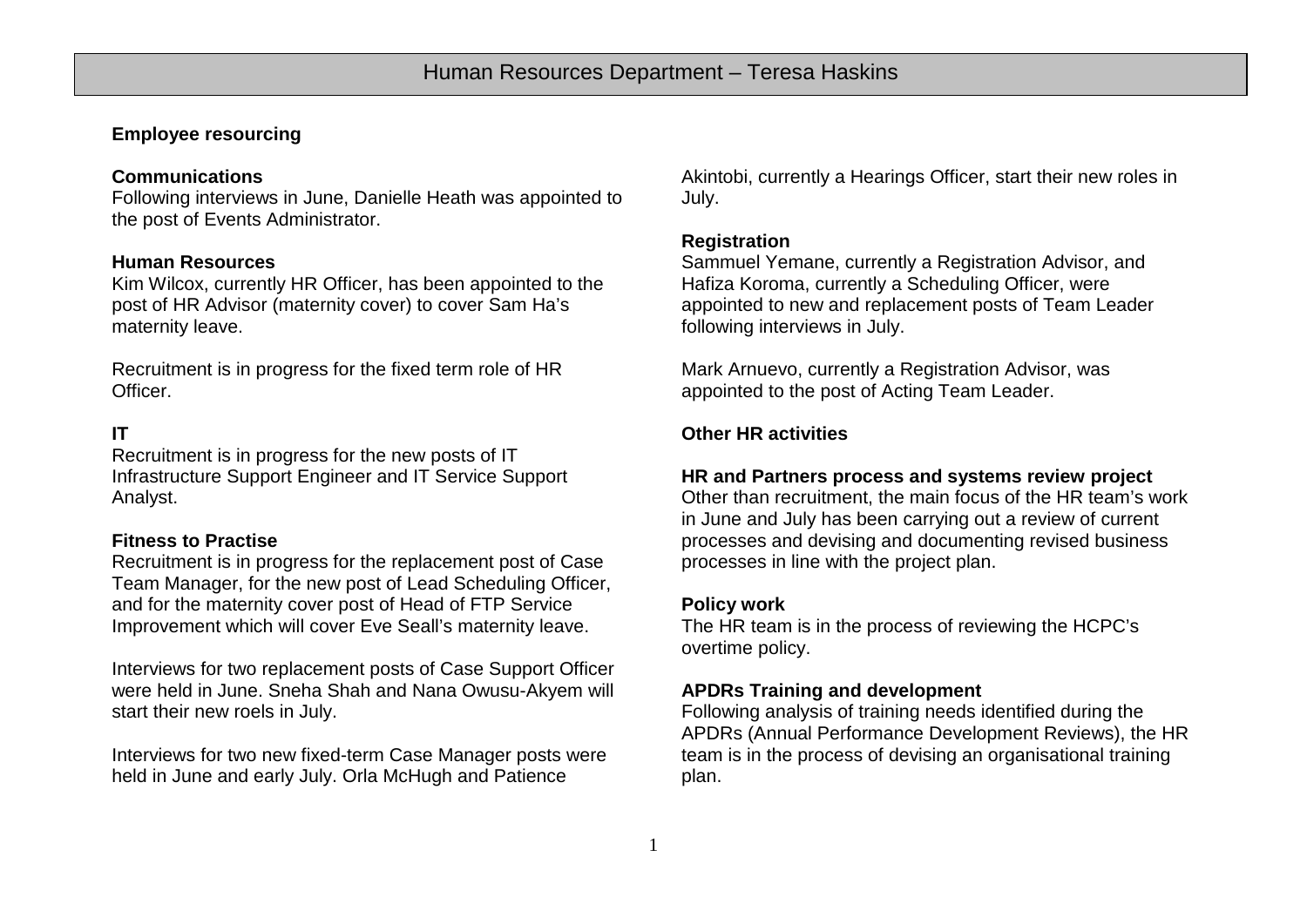# **Employee Consultation Group (ECG)**

The four-year terms of several employee representatives expire in August 2013. Elections and training activities for new employee representatives are being arranged.

# **Diversity report**

Due to the pressure of other work, the annual report on employee diversity for the financial year 12/13 has not yet been prepared. It is anticipated that these will be completed for the Committee's meeting in September.